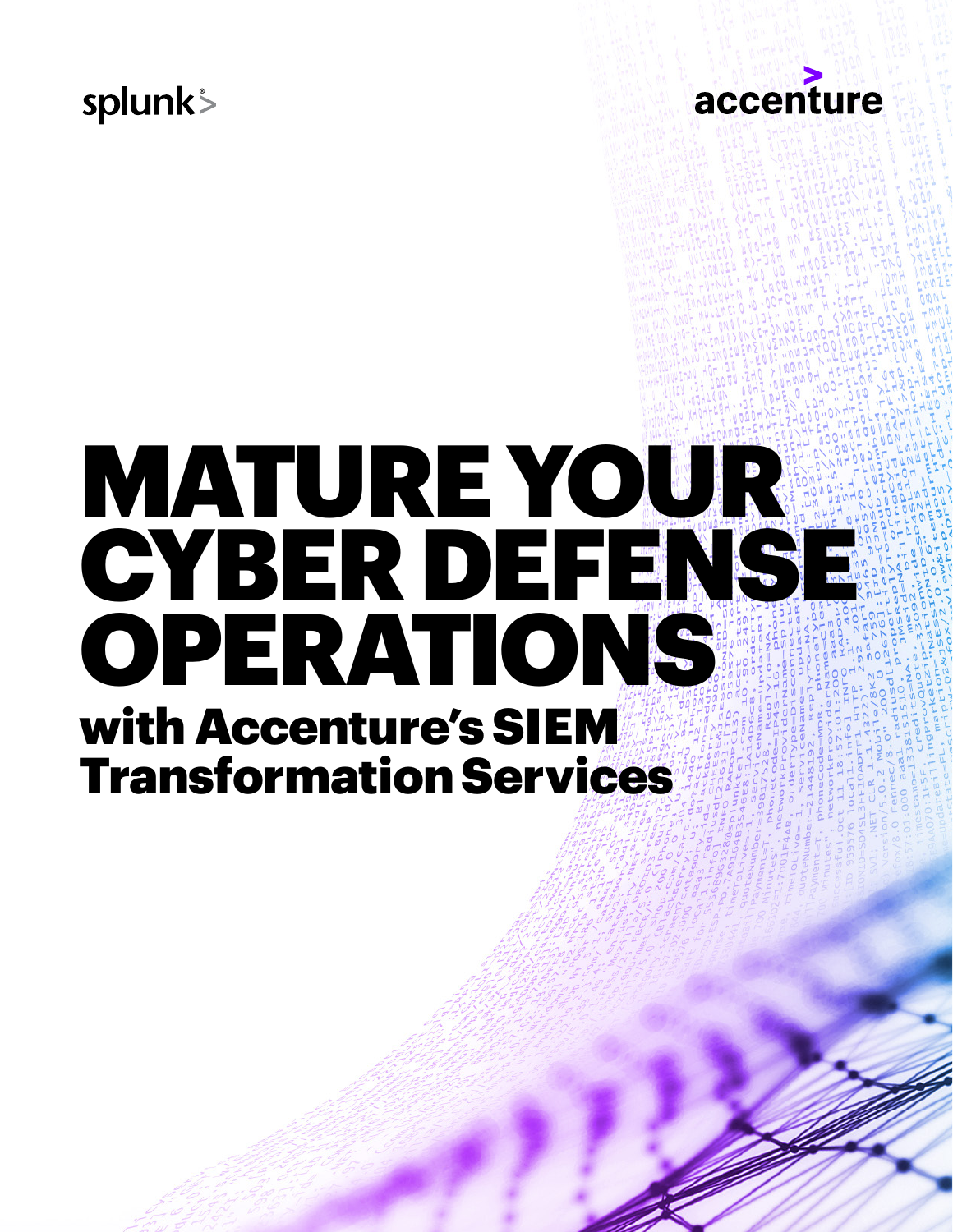## **THE NEED FOR MATURE CYBER DEFENSE CAPABILITIES**

**The average annual cost of cyber crime reached \$11.7 million per organization in 2017 and continues to increase1 . With the number of breaches escalating, cybersecurity stakes are high. FedEx estimates it incurred \$300M in losses due to the NotPetya malware attack<sup>2</sup> and Equifax estimates a total of \$87.5** million in losses due to a data breach<sup>3</sup>, both occurring in 2017.

To better protect themselves, organizations are investing more than ever in improving visibility and cybersecurity capabilities—specifically their Security Information and Event Management (SIEM) solution and cyber defense operations. Security spend is projected to hit \$92 billion in 2018 (a 9% increase from the previous year)4 across their security operations, with a trend towards increasing and enhancing their existing Security Operations Center (SOC).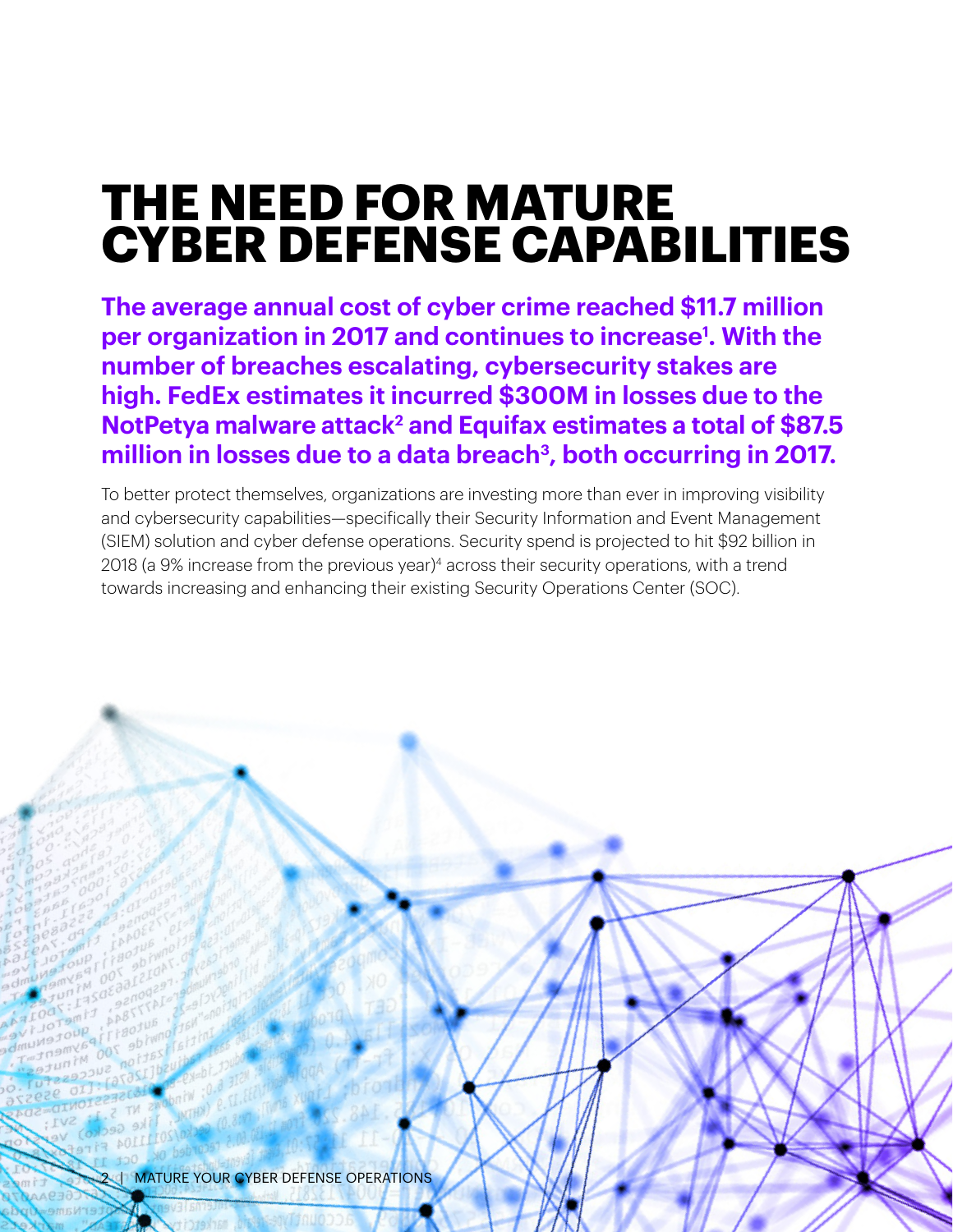### **BUILDING ON THE FOUNDATION**

For organizations to protect themselves from ever evolving threats, they must seek to continuously improve not only their cyber defense capabilities, but the efficiency at which they operate. The first step on the journey to maturing cyber defense capabilities is having an industry-leading SIEM, which provides advanced analytics, enables automation, and is highly versatile—such as Splunk Enterprise Security (ES). Once that foundation is in place, organizations can continuously build out their cyber defense organization and improve efficiency to create a lean and effective security nerve center to swiftly combat cyber threats.

Accenture has identified the key components of maturing cyber defense operations across People, Process, and Technology—from the initial implementation of a SIEM with a brand new team of SOC Analysts to proactive threat-hunting experts who can focus on high value activities while automation and advanced integrations drive routine tasks. Where does your organization fall on the maturity curve? How do you plan to get to the next level?



**CYBER DEFENSE MATURITY**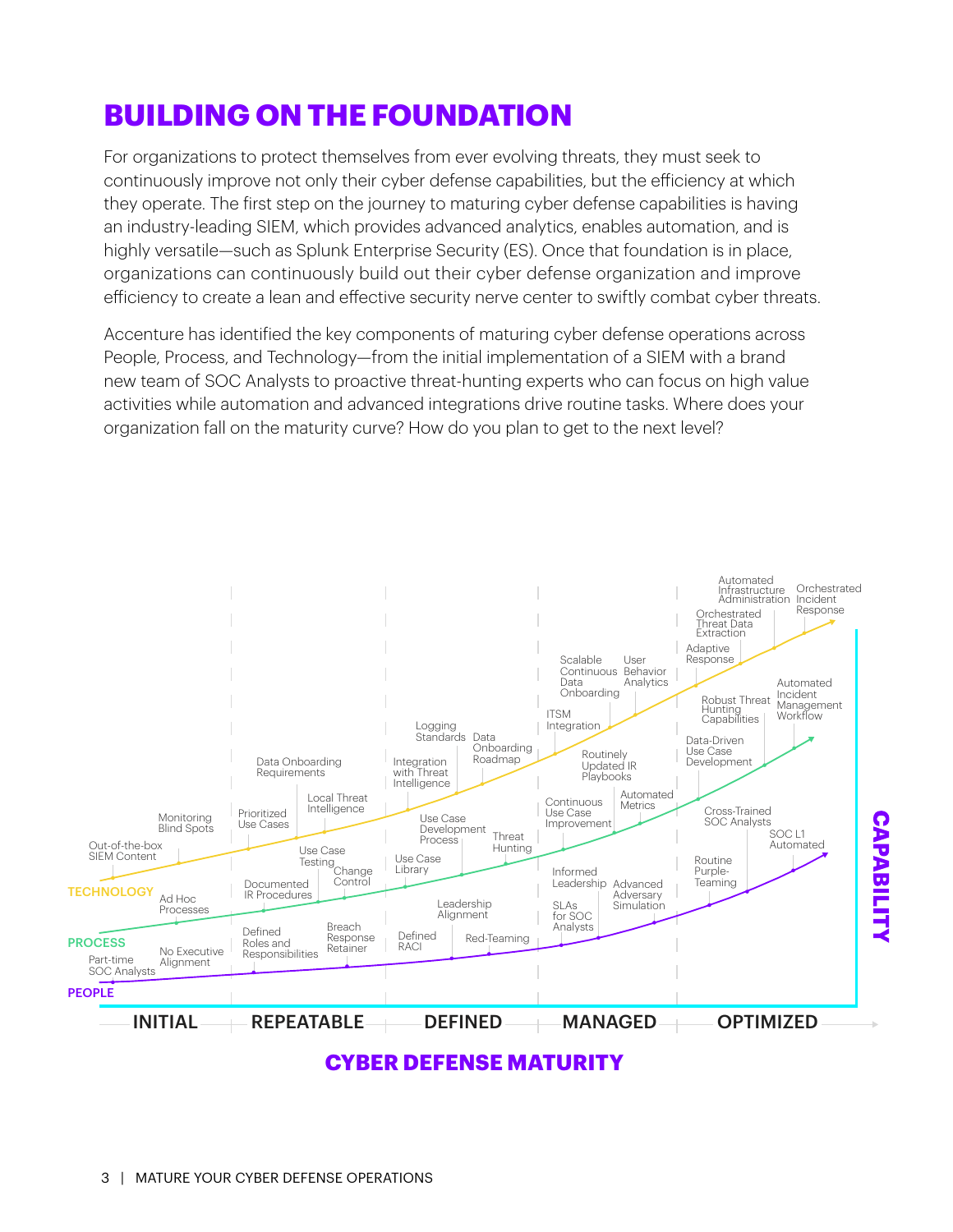### **STRUGGLING TO KEEP UP**

Organizations face many challenges as they seek to improve their SIEM capabilities. Depending on the organization, these challenges can either hamper continuous progress or even halt maturity initiatives altogether.

| <b>CHALLENGE</b><br><b>AREA</b>             | <b>DISCRIPTION</b><br><b>OF CHALLENGE</b>                                                                                                          | <b>BUSINESS</b><br><b>IMPACT</b>                                                              |
|---------------------------------------------|----------------------------------------------------------------------------------------------------------------------------------------------------|-----------------------------------------------------------------------------------------------|
| <b>DOMAIN</b><br><b>KNOWLEDGE</b>           | Lack of necessary security resources leading<br>to a technical skills deficit                                                                      | Hampered ability execute<br>transformation goals and achieve<br>strategic security objectives |
| <b>DATA</b><br><b>INUNDATION</b>            | Difficulty in onboarding and gaining valuable<br>insights from the vast amounts of enterprise data<br>(e.g. infrastructure, cloud, loT, endpoints) | Inability to collect the necessary data to<br>provide organization-wide visability            |
| <b>IDEATION &amp;</b><br><b>DEVELOPMENT</b> | Lack of sustainable ideation/development<br>processes which empower the SOC to continuously<br>innovate towards protecting the enterprise          | Technology assets and processes<br>produce low value output                                   |
| <b>THREAT</b><br><b>HUNTING</b>             | Reacting to incidents (i.e putting out fires) rather<br>than proactively identifying new threats                                                   | Increased exposure to advanced threats                                                        |
| <b>INCIDENT</b><br><b>RESPONSE</b>          | Non-existent or non-standardized incident<br>response processes                                                                                    | Inadequate response to incidents,<br>leading to increased time to remediation                 |
| <b>BREACH</b><br><b>RESPONSE</b>            | Lack of deep expertise to quickly investigate,<br>contain, and remediate a major breach                                                            | Increased costs associated with longer<br>breach response times                               |
| <b>DISPARATE</b><br><b>SYSTEMS</b>          | Employing multiple technologies as point solutions<br>that are not properly integrated                                                             | Inefficient spend and lack of holistic<br>capabilities                                        |
| <b>INSIDER</b><br>THRFATS                   | Limited abilities to monitor employees' application/<br>data usage and detect anomalous bahavior                                                   | Increased exposure to internal threat actors                                                  |

#### **IMPROVING SIEM MATURITY WITH ACCENTURE**

In order to help our clients overcome some of the fundamental challenges associated with improving SIEM maturity, Accenture has developed a suite of services focused on efficiently and effectively streamlining cyber defense operations towards more advanced functionality and greater cyber defense capabilities.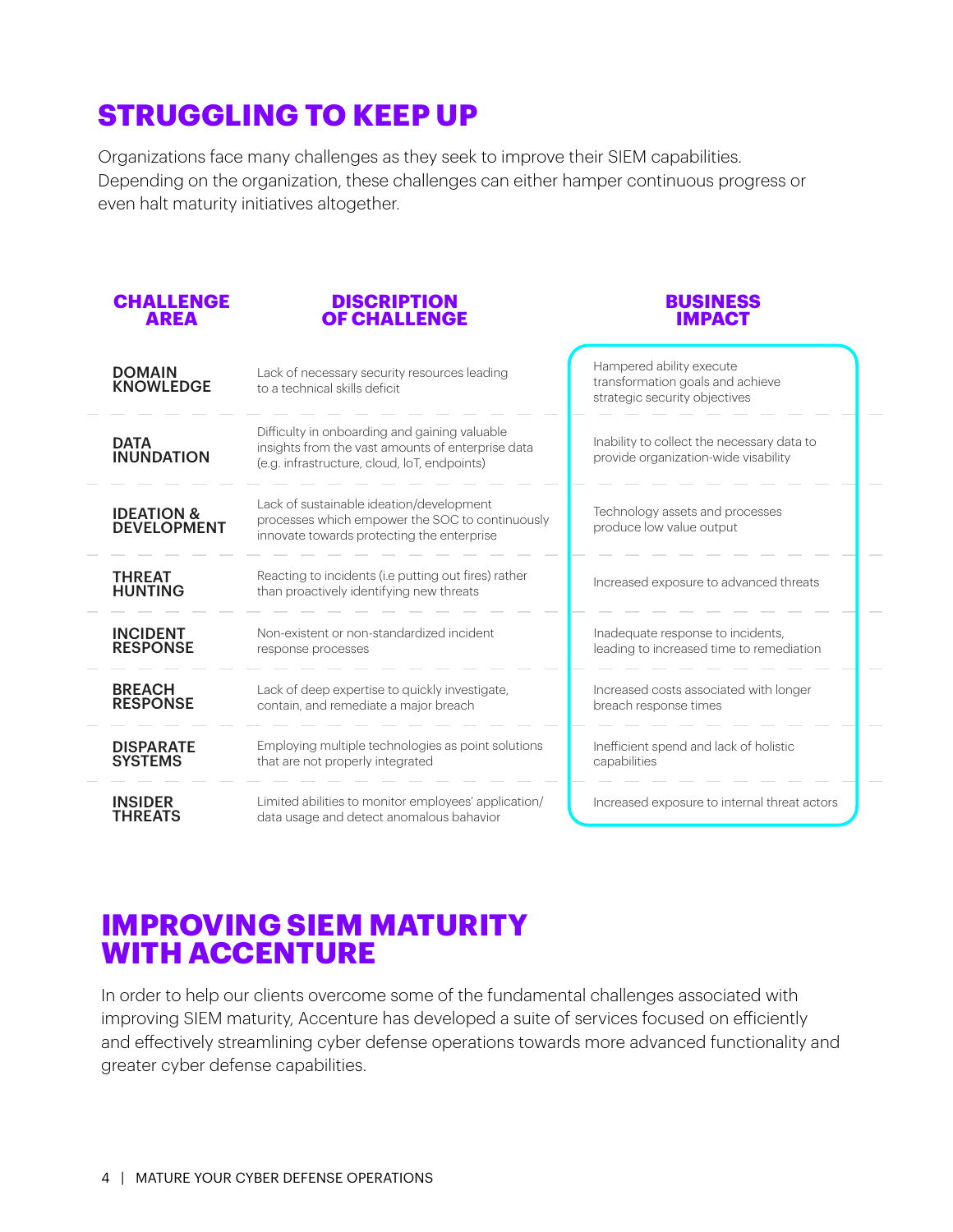#### **SIEM Maturity Assessment**

Seasoned Splunk professionals with experience architecting, deploying, maintaining, and operating highly complex Splunk environments can help organizations understand the current state of their SIEM/SOC operations and what is needed to achieve the next level of SIEM maturity.

#### **Data Onboarding Factory**

Accenture can deploy cost effective and sustainable data onboarding processes to dramatically increase the speed and scale at which an organization can gain enterprise-wide visibility into their data. Accenture has experience setting up data onboarding factories that ingest 300+ data sources while navigating through complex regulatory requirements.

**Use Case Development**

Accenture can help an organization develop standardized use case development processes to improve detection and remediation of industryand organization-specific threats. In addition, Accenture has its own proprietary use case library that is continuously updated based on crossindustry delivery experience.

#### **iDefense Threat Intelligence**

iDefense Threat Intelligence features the latest insights from dedicated threat intelligence analysts and vulnerability security researchers. Analysts and researchers directly interact with threat actors across a variety of channels to understand the latest attack methods. Harness this research by integrating iDefense with Splunk Enterprise Security to enrich data and prevent advanced attacks.

#### **Response Process Operationalization**

Accenture can develop tailored incident response processes in conjunction with an organization's SIEM/SOC operations. Leveraging seasoned IR experts and a continuously updated response process library, Accenture can help an organization operationalize its incident response capability.

#### **Automation Engineering**

Accenture can integrate Splunk Enterprise Security with a wide range of technologies and/or implement orchestration tools to automate detection and response capabilities. This allows for security resources to focus on strategic initiatives while improving the mean time to detect and respond to threats.

#### **User Behavior Analytics**

Accenture can implement and finetune Splunk User Behavior Analytics (UBA), leading to an advanced internal monitoring capability. Using machine learning, Splunk UBA can detect anomalous behavior and enhance existing use cases to better protect against both internal and external threats.

#### **FusionX Incident Response Readiness**

Gain access to a team of experts who can aid your organization in developing and executing a response plan in the case of a major incident. In addition, FusionX can test your SIEM capabilities through adversarial simulation and help your organization improve its' overall cyber defense capabilities.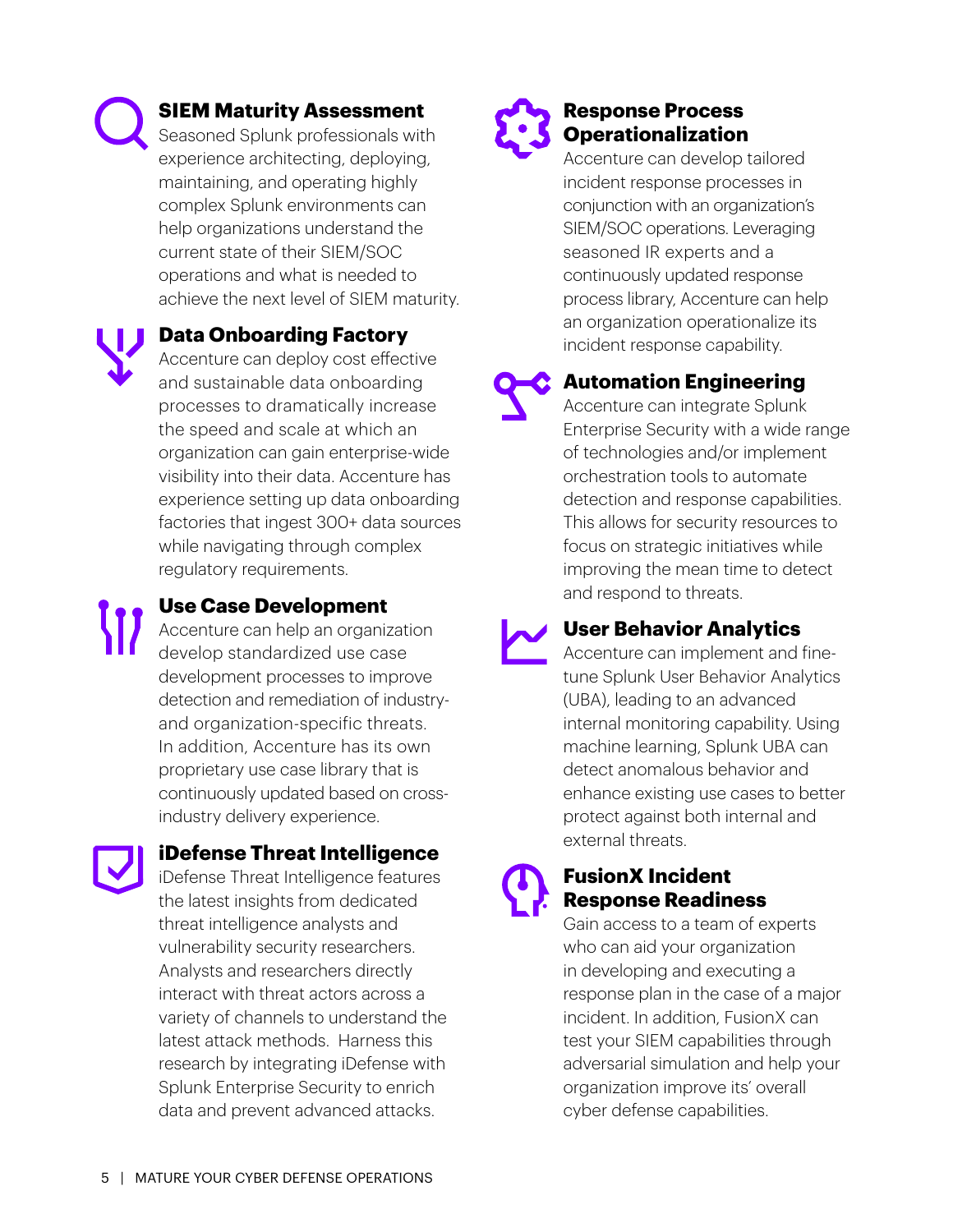#### **STREAMLINE YOUR SIEM TRANSFORMATION JOURNEY—WITH ACCENTURE AND SPLUNK**

Accenture employs the largest number of Splunk-certified professionals in the world. Our extensive experience transitioning clients to Splunk is matched by our ability to transform Splunk-based organizations into mature, proactive threat-hunting operations. With Accenture, organizations can be confident in their ability to quickly and effectively defend against the latest cyber threats.

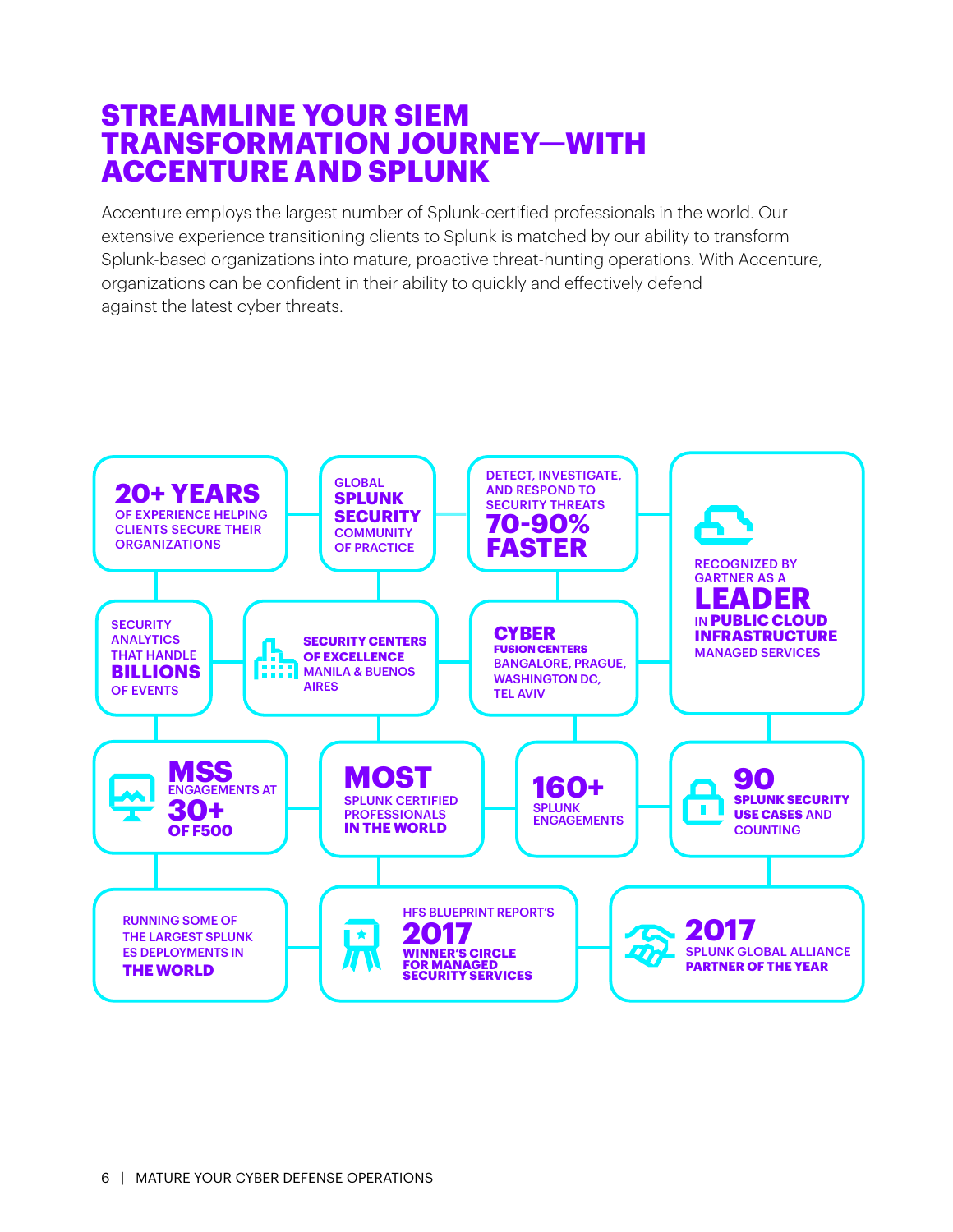#### **Using advanced analytics to monitor internal threats and enhance existing use cases**

**A large government organization needed to meet compliance requirements as a result of new legislation and wanted to build an insider threat capability. Accenture assessed the organization's nascent Splunk deployment and helped to scale it through implementing a data onboarding factory, developing new use cases, and implementing Splunk User Behavior Analytics. As a result, the government organization now has an advanced threat hunting program.**



#### **Enabling scale through an efficient and rapid onboarding process to ensure appropriate visibility into a global organization**

**A global financial services firm needed help refining its Splunk architecture to create a strong basis to scale. Their current deployment was integrated with only a few log sources despite a two terabyte per day license and they faced increasing demand to onboard new data sources, a complex IT landscape, and an unclear governance model. Using highly experienced Splunk practitioners, Accenture deployed a data onboarding factory to efficiently and rapidly onboard 300+ data sources.**